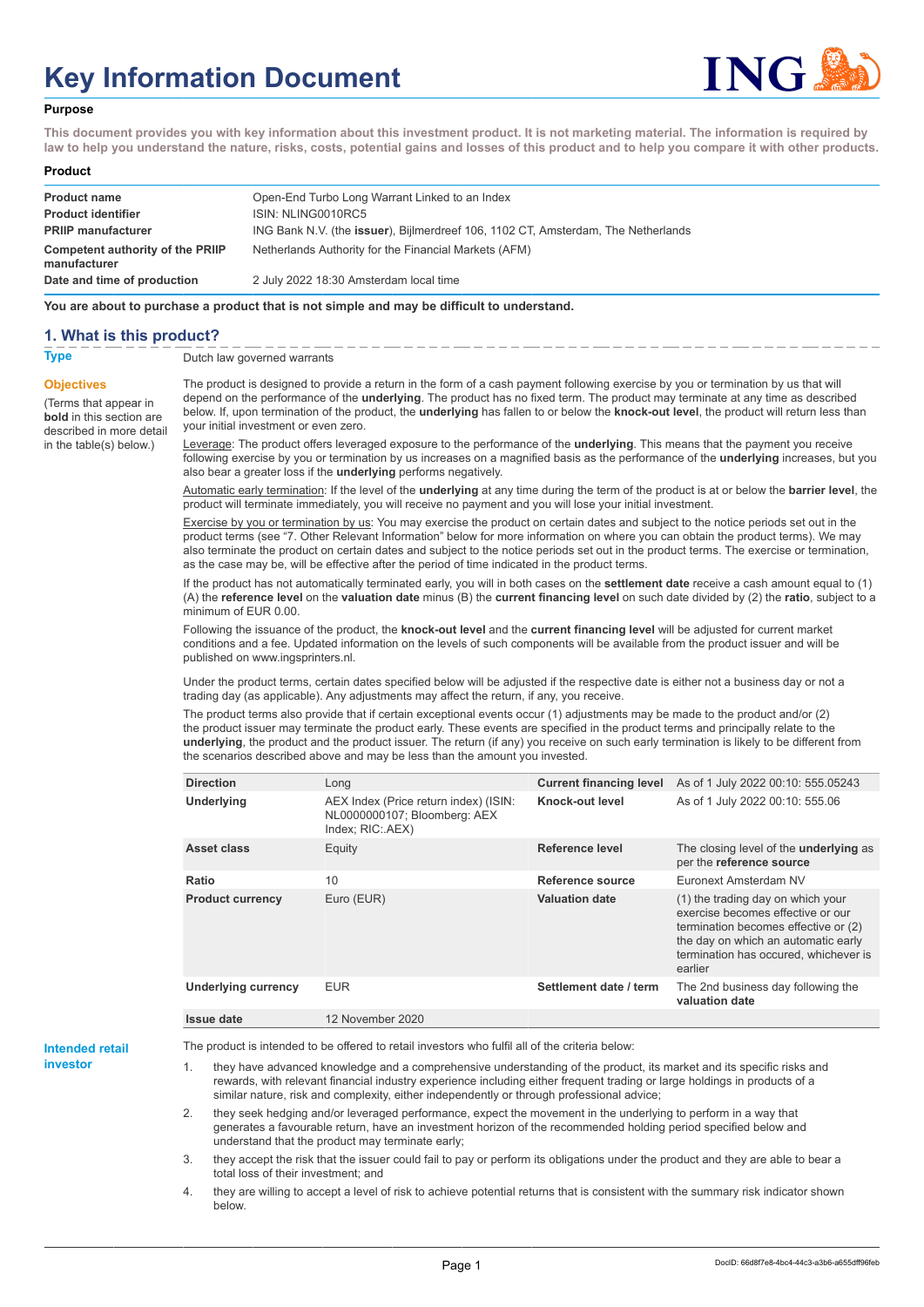# **2. What are the risks and what could I get in return?**

**Risk indicator**

**Performance scenarios**



thereto as specified in the section "7. Other relevant information" below.

#### **Market developments in the future cannot be accurately predicted. The scenarios shown are only an indication of some of the possible outcomes based on recent returns. Actual returns could be lower.**

| <b>Investment: EUR 10,000</b> |                                                                           |                              |
|-------------------------------|---------------------------------------------------------------------------|------------------------------|
| <b>Scenarios</b>              |                                                                           | 1 day                        |
|                               |                                                                           | (Recommended holding period) |
| <b>Stress scenario</b>        | What you might get back after costs<br>Percentage return (not annualised) | EUR 3,013.98<br>$-69.86\%$   |
| Unfavourable scenario         | What you might get back after costs<br>Percentage return (not annualised) | EUR 9.211.25<br>$-7.89%$     |
| <b>Moderate scenario</b>      | What you might get back after costs<br>Percentage return (not annualised) | EUR 10.037.55<br>0.38%       |
| <b>Favourable scenario</b>    | What you might get back after costs<br>Percentage return (not annualised) | EUR 10.752.69<br>7.53%       |

The average returns shown in the above table are not annualised, which means they may not be comparable to the average returns shown in other key information documents.

This table shows the money you could get back over the next day under different scenarios, assuming that you invest EUR 10,000.

The scenarios shown illustrate how your investment could perform. The recommended holding period for this product is less than one year. The figures are therefore not calculated on a per year basis, but for the recommended holding period. Figures in this section and "4. What are the costs?" are therefore not comparable with figures given for products with a recommended holding period of at least one year. The scenarios presented are an estimate of future performance based on evidence from the past on how the value of this investment varies, and are not an exact indicator. What you get will vary depending on how the market performs and how long you keep the product. The stress scenario shows what you might get back in extreme market circumstances, and it does not take into account the situation where we are not able to pay you.

This product cannot be easily cashed in. This means it is difficult to estimate how much you would get back if you cash in before the recommended holding period. You will either be unable to cash in early or you will have to pay high costs or make a large loss if you do so.

The figures shown include all the costs of the product itself, but may not include all the costs that you pay to your advisor or distributor. The figures do not take into account your personal tax situation, which may also affect how much you get back.

Buying this product holds that you think the level of the underlying will increase.

Your maximum loss would be that you will lose your investment.

## **3. What happens if ING Bank N.V. is unable to pay out?**

You are exposed to the risk that the issuer might be unable to meet its obligations in connection with the product for instance in the event of bankruptcy or an official directive for resolution action. This may materially adversely affect the value of the product and could lead to you losing some or all of your investment in the product. The product is not a deposit and as such is not covered by any deposit protection scheme.

### **4. What are the costs?**

The Reduction in Yield (RIY) shows what impact the total costs you pay will have on the investment return you might get. The total costs take into account one-off, ongoing and incidental costs.

DocID: 66d8f7e8-4bc4-44c3-a3b6-a655dff96feb